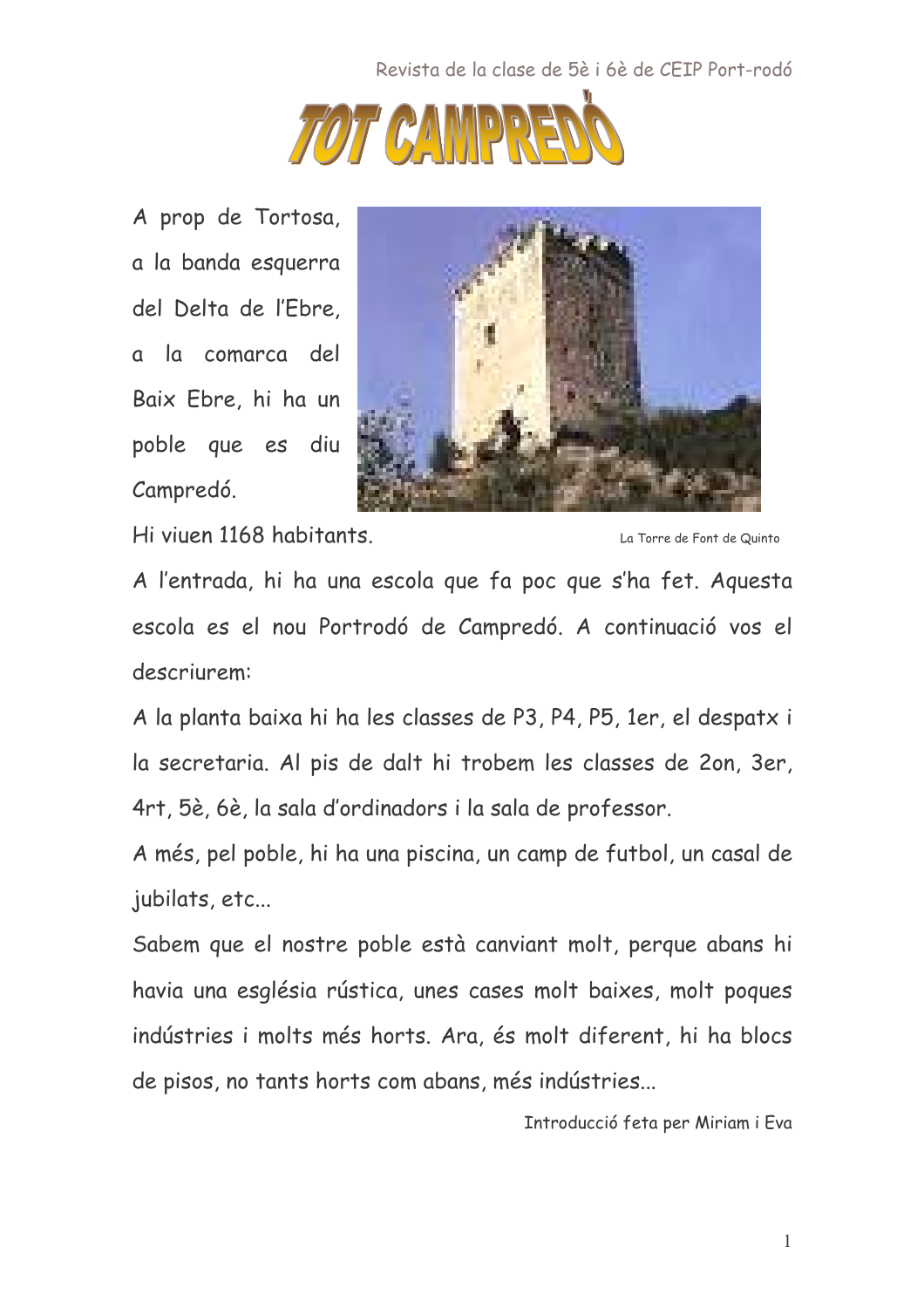# XNDET

## · Noticies: • Escola ----------------------------------- pàg. 8 • Entrevistes ----------------------------- pàg. 11 • Esports --------------------------------- pàg. 18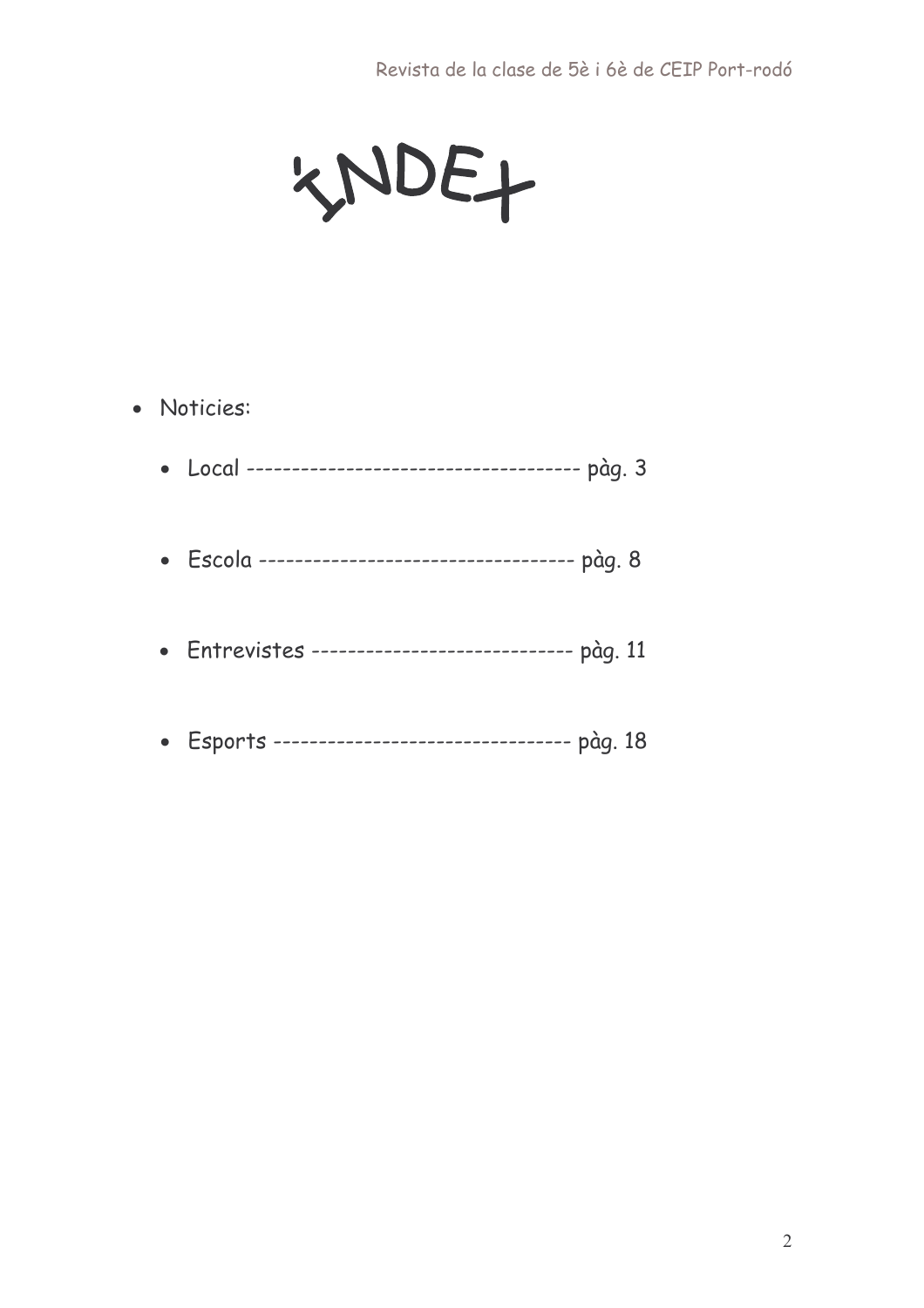## NOTICIES LOCALS

## CARNESTOLTES LA FESTA DE CAMPREDÓ

Campredó es un poble molt tradicional que cada any es celebra: Nadal, Carnestoltes i Sant Antoni etc...

En aguest cas parlarem del Carnestoltes que es fa als dies 16 i 17 del mes de Febrer una festa on tothom es pot disfressar del que vulgui.

Tots els alumnes del C.E.I.P Port Rodó ho celebren cada any, per la tarda a les 16:35 on van disfressats de maneres molt originals i desfilen elegantment per tot el poble, i quan arriben a l'escola un cop la desfilada els hi donen a tots els nens xocolata calenta i Xurros.

Aquest any desitgem un altre cop que sigui com els altres anys: Plena d'alegria!!!!!!!!

aquest any ens disfressem d'una llegenda relacionada amb tots els personatges de Sant Jordi.

Per als despistats que no saben molt bé o no se'n recorden de què va aquesta llegenda ara vos l'explicarem una mica, llegiu!!:

### La llegenda de Sant Jordi:

Fa molt de temps, a un poble molt llunyà, vivien com tots els altres petits pobles persones, ramaders una princesa i un rei  $etc...$ 

Però tenia una cosa horrible que per sort no tenien els altres pobles Voleu saber el que era?

Era la cosa més esgarrifosa que hi vivia Un DRAC! Era enorme com un castell, verd com la gespa i amb unes punxes tan afilades com ganivets i el seu fum era roig com la sang i cremant com el  $sol$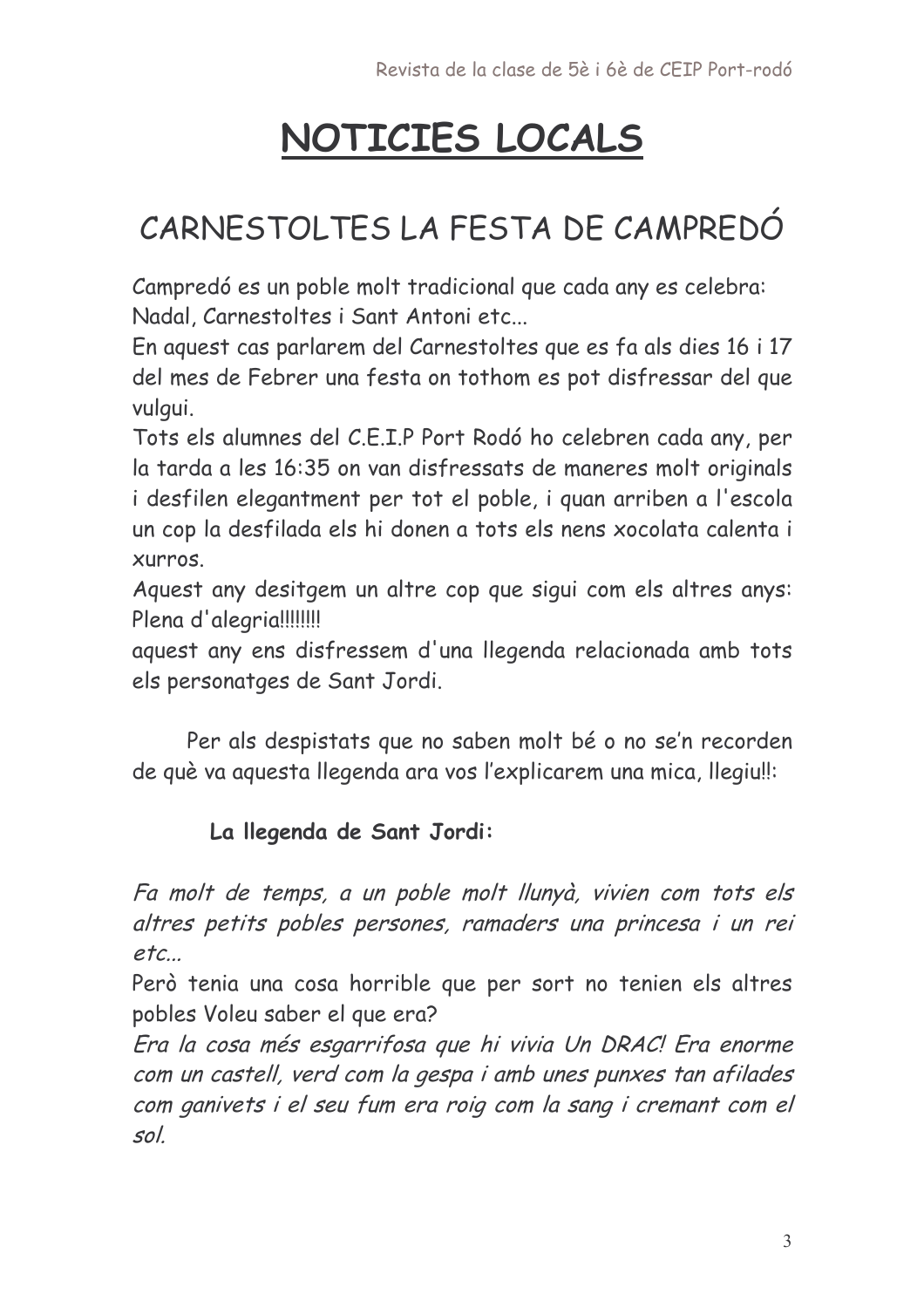Cada dia els ramaders l'hi donaven ovelles, fins que un dia, es van acabar les ovelles.

El rei va posar els noms de tots els habitants incloent la seva filla la princesa dins de la urna del sorteig. A qui li toques seria devorat pel drac.

Però per la molta mala sort li va tocar a la princesa. Ella va pujar el turó que portava pel camí al cau del drac. La princesa, molt espantada plorava sense parar. Quan la princesa estava a punt de ser devorada, va veure una cosa a l'horitzó que s'acostava ràpidament on estava ella finalment ho va veure cada vegada més a prop, era un jove alçat dalt del seu cavall blanc com la neu i fort com una pedra a la seva mà portava una llança llarga i brillant. La Princesa només va veure com un cavall blanc i un jove li van passar pel costat com una fletxa i quan va tancar i obrir els ulls va veure el drac mort ple de sang en el qual el jove Sant Jordi li va oferir una rosa i es van casar i van ser feliços per tota la vida. MIREU QUIN DRAC:



ESPEREM QUE HAGUEU DISFRUTAT DE LA HISTÒRIA!! I QUE EL PROPER DIA DE CARNESTOLTES ENS HO PASSEM  $D'$ ALI $\bigcap$  MES REIL

Júlia i Marta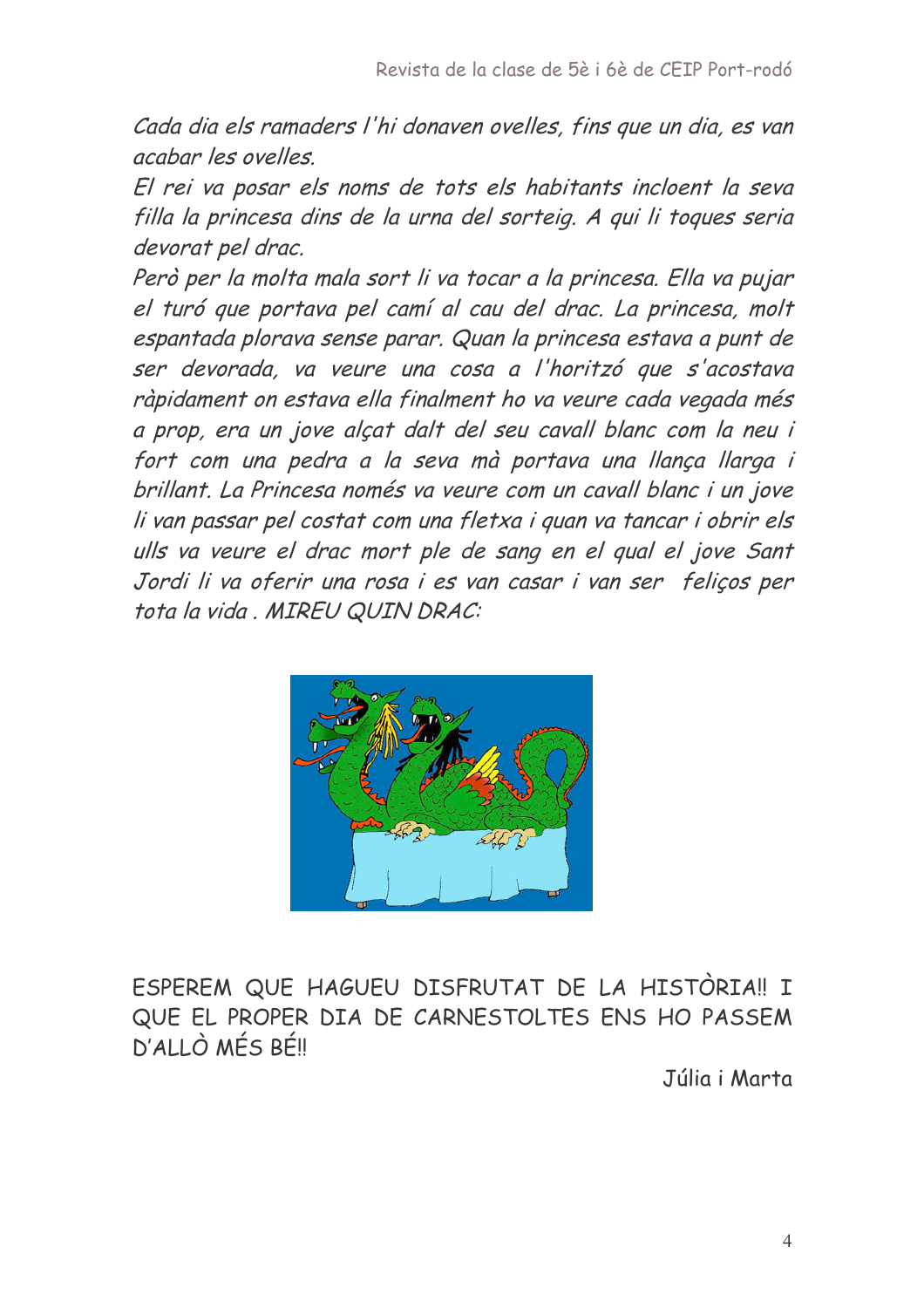## SANT ANTONI

El dia 22 de gener es va celebra a Campredó el dia de Sant Antoni

A les 18:30 hores es va fer la missa i desprès la benedicció als animals que van anar fins la plaça de bous caminant, allí havien quatre focs que s'havien de donar tres voltes. Hi havia aproximadament 50 persones.

LA MAJORIA DELS ANIMALS EREN MAMÍFERS COM ARA CAVALLS, GOSSOS, UNA OVELLA, I ALTRES ANIMALS.



DESPRÈS DE BENEIR ELS ANIMALS, ALS AMOS ELS VAN DONAR COCA-COLA I UN PASTISSET.

Les fogueres que havia era per a les persones que volien sopar allí.

Article escrit per Lluís i Cristian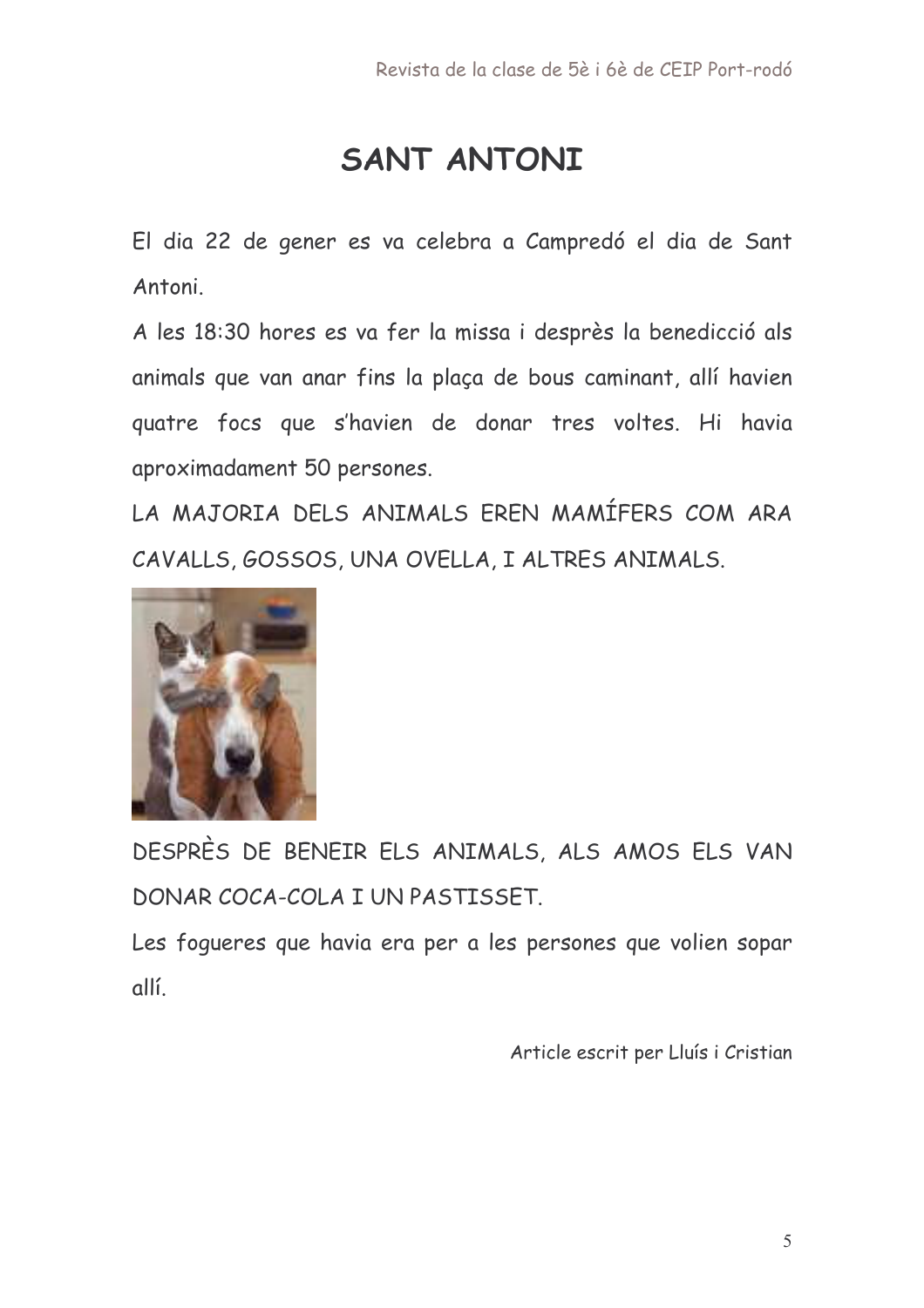### EL PORC SENGLAR AL CANAL

El dia 2 de Gener de 2007.

Per la nit va caure un porc senglar al canal que passa per

Campredó i Font de Quinto.

Pel mati, els **bombers** van començar la cerca per la vora del canal i amb l'objectiu de treure'l. Uns senyors el volien matar, però els del medi ambient no els van deixar



El porc senglar anava fins als tubs que

bombegen aigua pels arrossals, per poder regar millor, i desprès,

l'animal corria fins al Pont de la Llum o del Fuster.

Al cap d'unes hores el van agafar i se'l van emportar.

Article escrit per Lluís i Cristian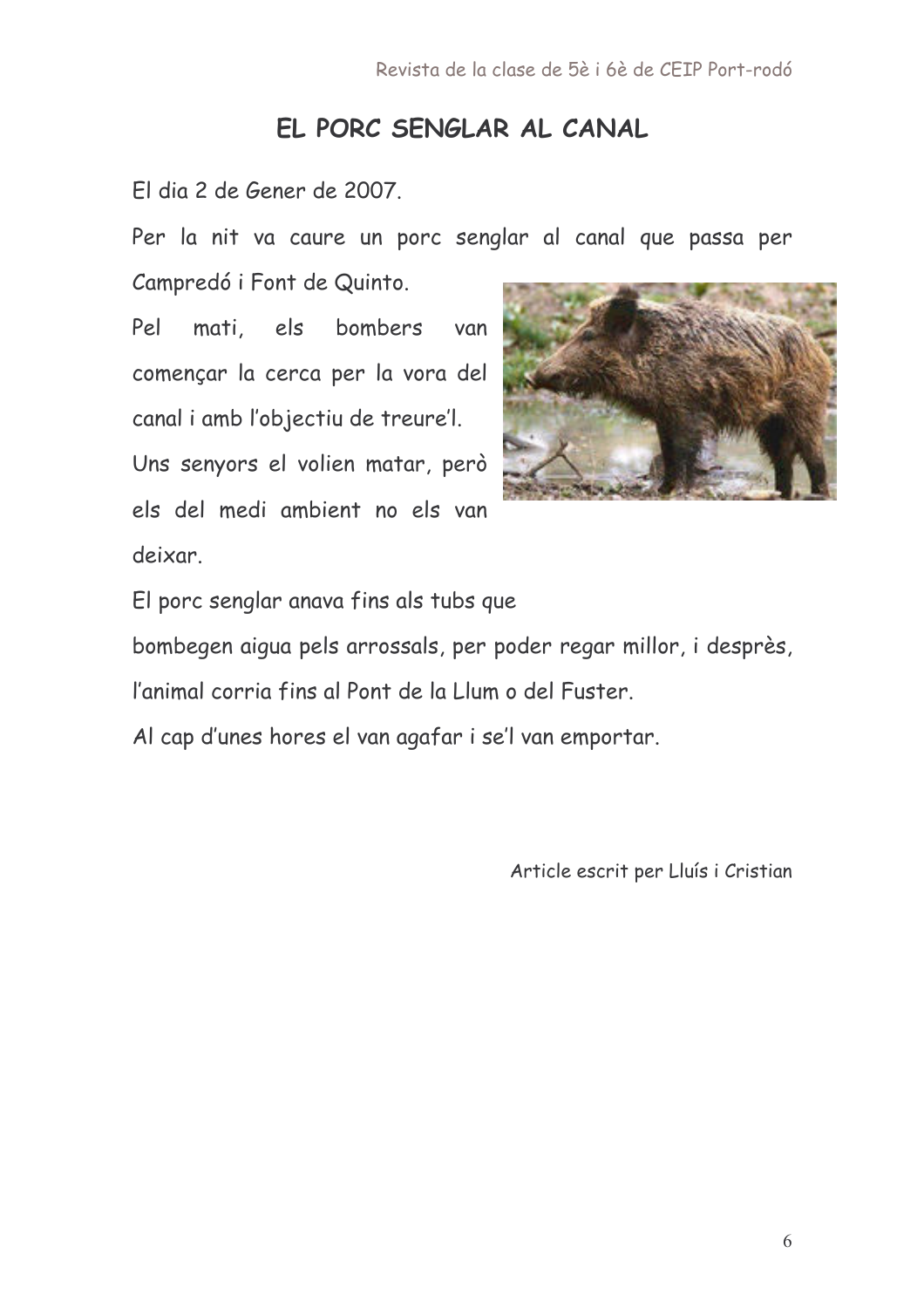### "UTOPIA" EL GRUP DE MÚSICA

AL MARÇ DEL 2006, UN GRUP DE MÚSICA ES VA CREAR, ANOMENAT "UTOPIA", QUE VA FER EL CD "CAMINANT", QUE VA SER GRABAT A L'ESTUDI XIVARRI A CORBERA D'EBRE.

FLS MEMBRES SÓN: JOAN ANTO, EL BATERIA. JOAQUIM RODA, EL DEL BAIX. JOSÉ LUIS GARCIA, EL GUITARRISTA. SATYAVAN GALIANA, EL QUE TOCA EL TECLAT I CANTA. VICENT MANZANERO, EL SEGON GUITARRISTA I TAMBÉ CANTANT. HI HA UN EXCOMPONENT TAMBÉ: CRISTINA SANCHEZ.

TENEN 11 CANCONS, QUE SÓN: 1 THAT OLD SONG 2 NO PRETENC 3 SHADOWS IN THE DARKNESS 4 MANOLO 5 THE ONE WITHOUT DREAMS 6 MÓN IDEAL 7 YOU ARE AN ANGEL 8 SOMETHING IN ME 9 DON'T SAY 10 GIVE ME ONE SECOND 11 ALGÚ COM TÚ

Si fem una segona edició del diari, potser posarem una entrevista a un component del grup.

Article escrit per Oriol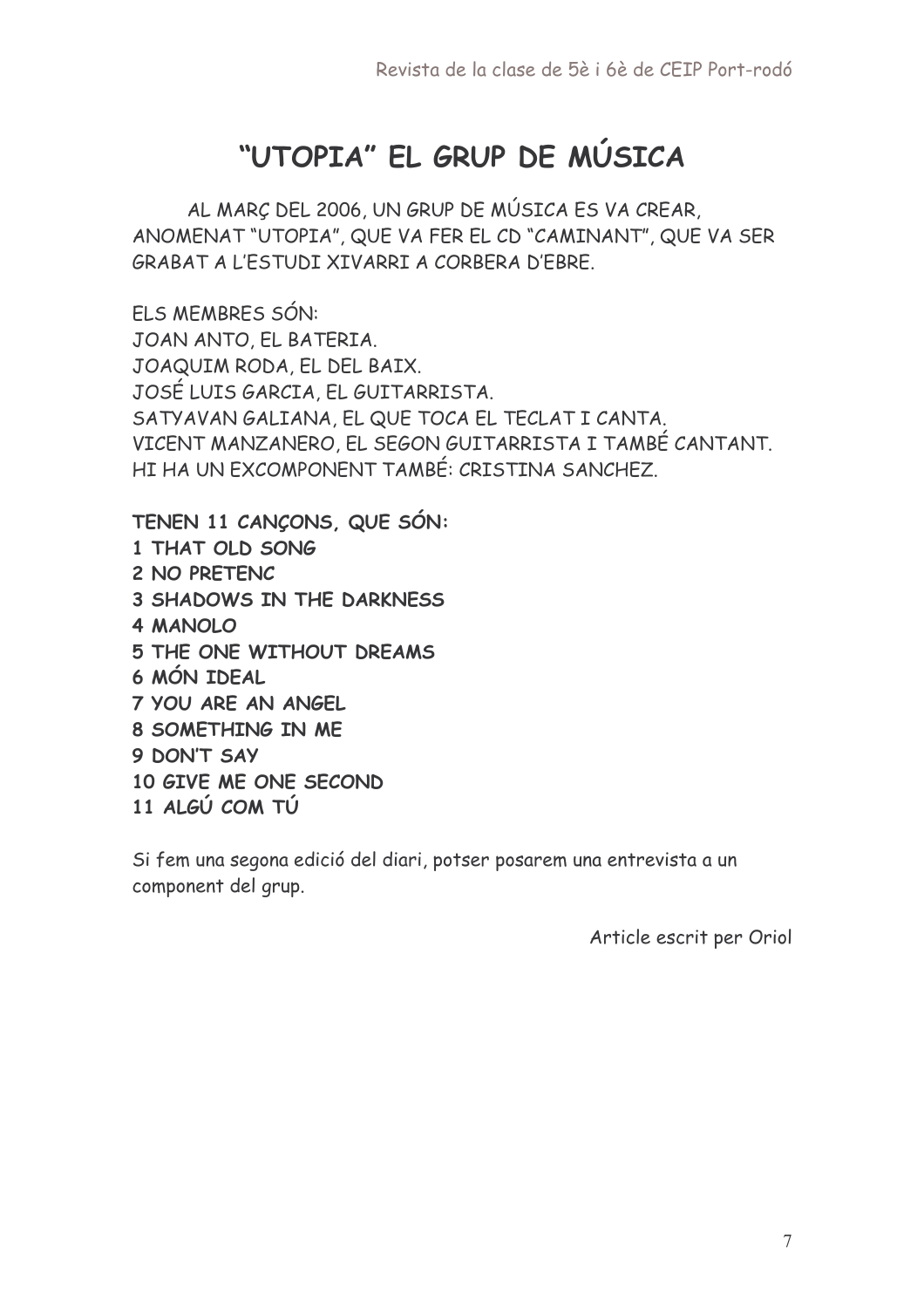## NOTICIES A L'ESCOLA

## TORNADA A L'ESCOLA DESPRÉS DE LES VACANCFS

Hem fet aquesta estadística per poder saber si els nens i nenes d'aquest col·legi es demanen, per Nadal, coses importants com roba o material per al col·legi, o si es demanen coses exclusivament per divertir-se com jocs de taula o els videojocs. Aquí hi ha un gràfic que ho mostrarà:



Ja que la gràfica no mostra exactament la quantitat de regals, també ho escrivim:

32 nens han rebut més jocs de taula.

24 han rebut més videojocs.

7 han rebut més roba.

I 2 han rebut material per al col·legi.

Tal i com s'ha observat la majoria de regals són jocs com es pot comprovar.

Si es fa alguna altra entrega del diari possiblement farem un altra estadística.

Article escrit per Oriol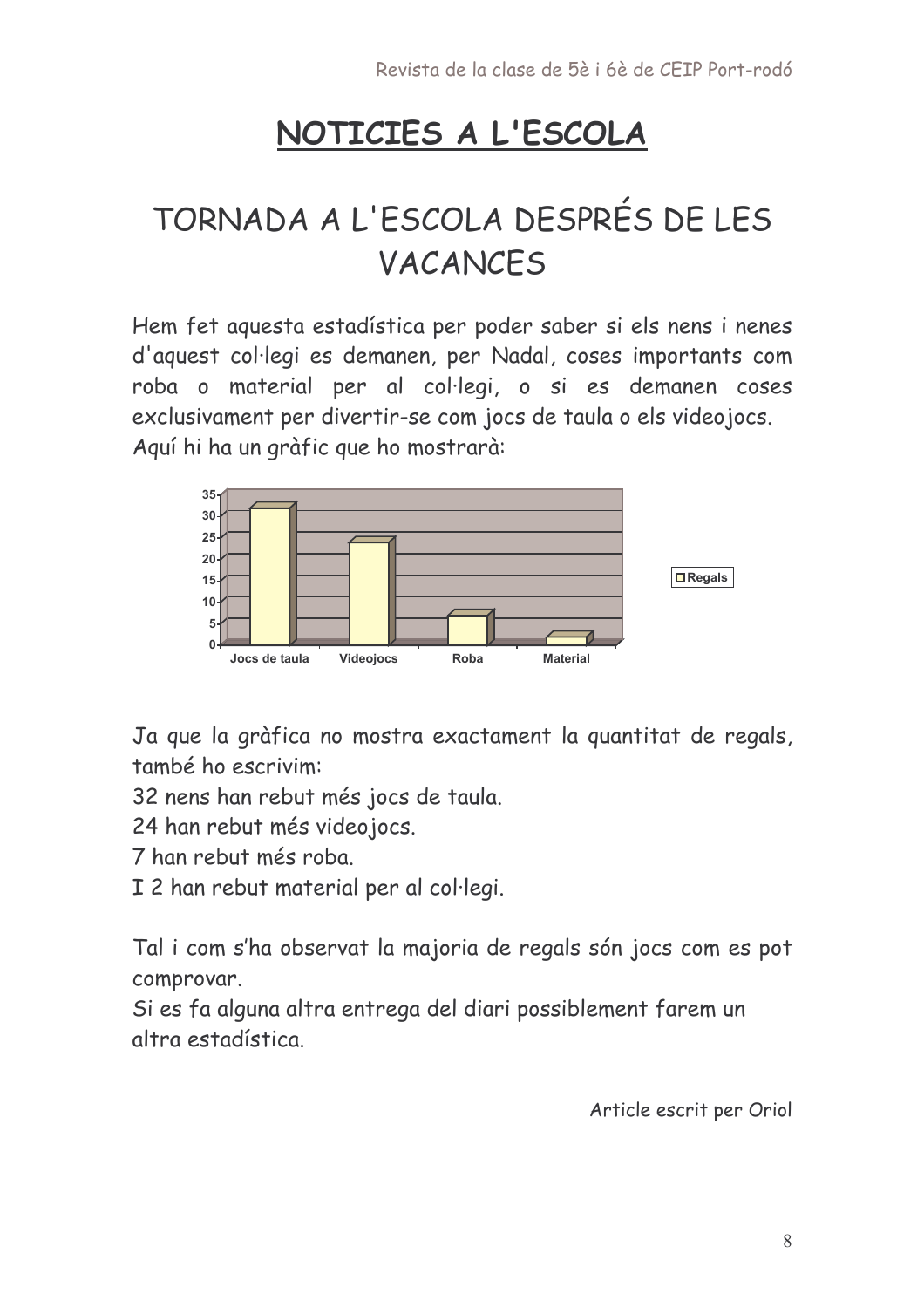### FRASES DE GANDHI

Aquestes són unes de les frases que vam estudiar del filòsof Gandhi a classe de religió; cadascú ha escollit la que més li ha agradat, i aquí les teniu:

Lluís: "La verdad jamás daña a una causa que es justa."

Cristian: "Lo que se obtiene con violencia, solamente se puede mantener con violencia."

Oriol: "Quisiera sufrir todas las humillaciones, todas las

torturas, el ostracismo absoluto y hasta la muerte, para impedir

la violencia."

### Miriam: "El amor es la fuerza más humilde, pero la más

#### poderosa que dispone el mundo."

Eva: "La alegria está en la lucha, en el esfuerzo, en el sufrimiento que supone la lucha y no la victoria."

Jordi: "Ojo por ojo y el mundo se quedará ciego."

Rgeibi: "La enfermedad es el resultado no solo de nuestros actos si no también de nuestros pensamientos."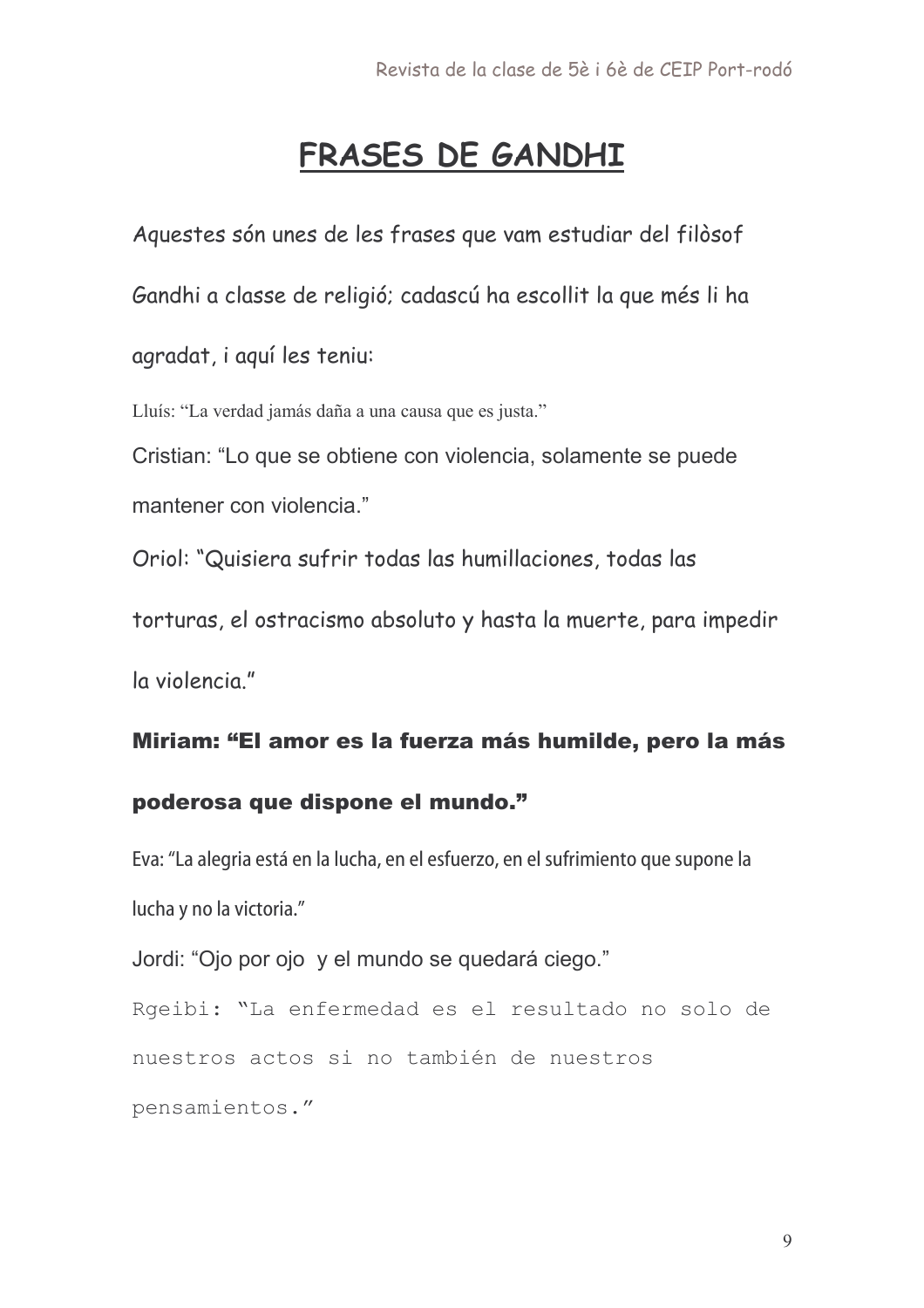Claudia: "La fuerza no proviene de la capacidad física si no de la voluntad indomable."

losep: "No hay caminos para la paz; la paz es el camino."

Denis: "Si quieres cambiar el mundo combate a ti mismo."

Raquel: "Los miedos impuros desembocan en fines impuros."

Andrea: "Amor y verdad son las cosas de Dios. La verdad es

el fin y el amor el camino."

Júlia: "Con mi muerte lograrán tener mi cuerpo, más no mi sumisión."

Marta: Perdonar es el valor de los valientes. Solamente aquél que

es bastante fuerte para perdonar, una ofensa, "sabe amar".

Escrit per Denís i Jordi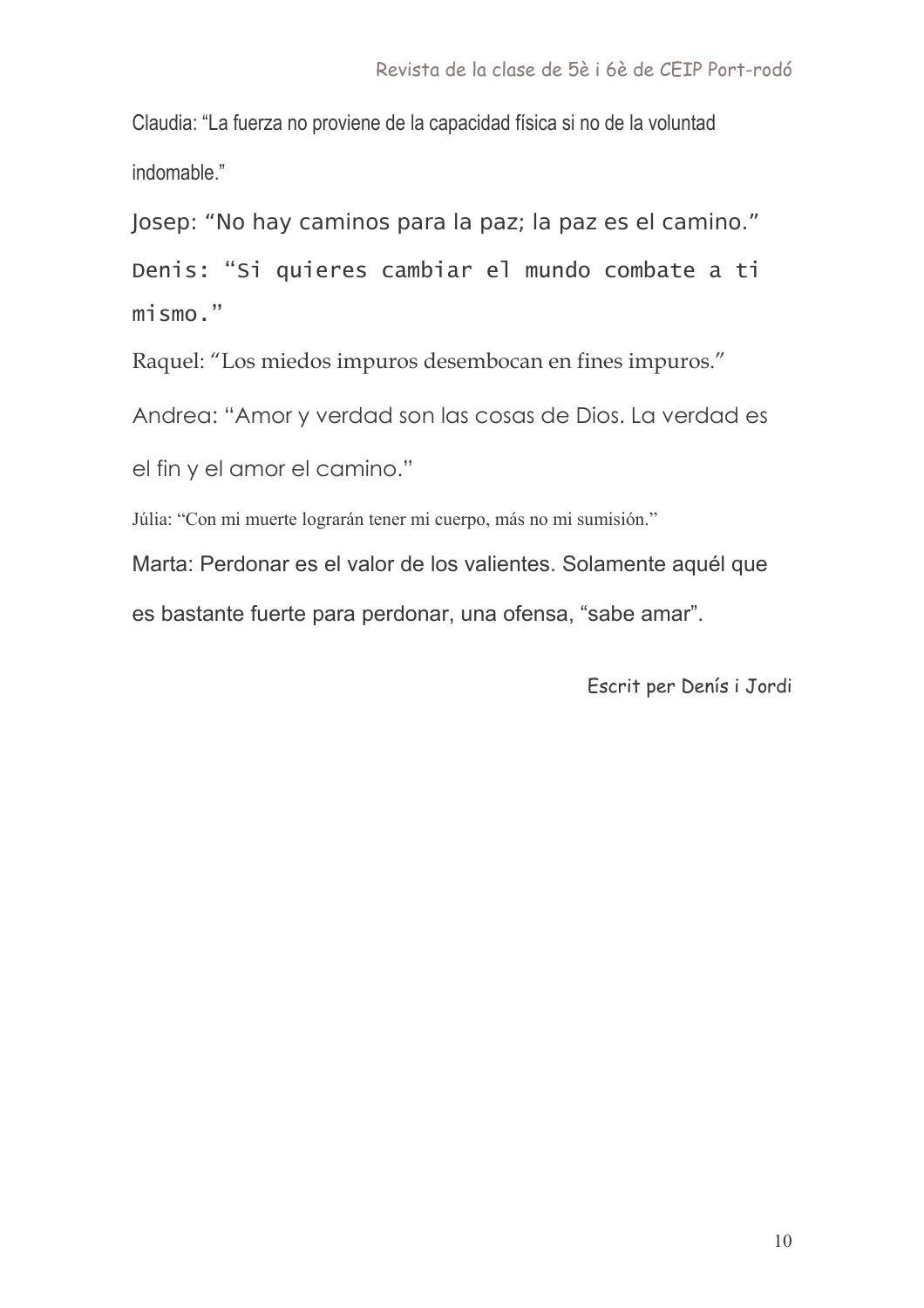# Les investigadores locals

Hem fet aquestes entrevistes per saber un poc més sobre els campredonencs i campredonenques que viuen al poble, també hem preguntat als mestres i al mossèn del poble.

Júlia i Marta alumnes de 5è del col·legi C.e.i.p Port Rodó.







## ENTREVISTA MERCÈ

INTRODUCCIÓ: MERCÈ LA PROPIETÀRIA DE L'ESTANC DE CAMPREDÓ UNA CAMPREDONENCA FELIC AMB EL SEU **NFGOCT** 

1.HOLA MERCÈ, T'AGRADA EL TEU TREBALL? **SI M'ENCANTA!!** 

2. TAGRADA CAMPREDÓ? Si moltíssim, estic agust

3. QUAN ERES JOVE, QUE VOLIES SER, MERCÈ? M'HAGUÉS AGRADAT MOLT TAMBÉ ESTUDIAR TURISME

**4. TAGRADEN ELS NENS?** M' AGRADEN MOLT, I TENIA UNA GUARDERIA.

5. QUE FAS AL TEMPS LLIURE? DONCS SOC AMA DE CASA, LLEGIR I VAIG AL CINE.

6.ETS FELIC AMB EL TEU NEGOCI ? SI SI!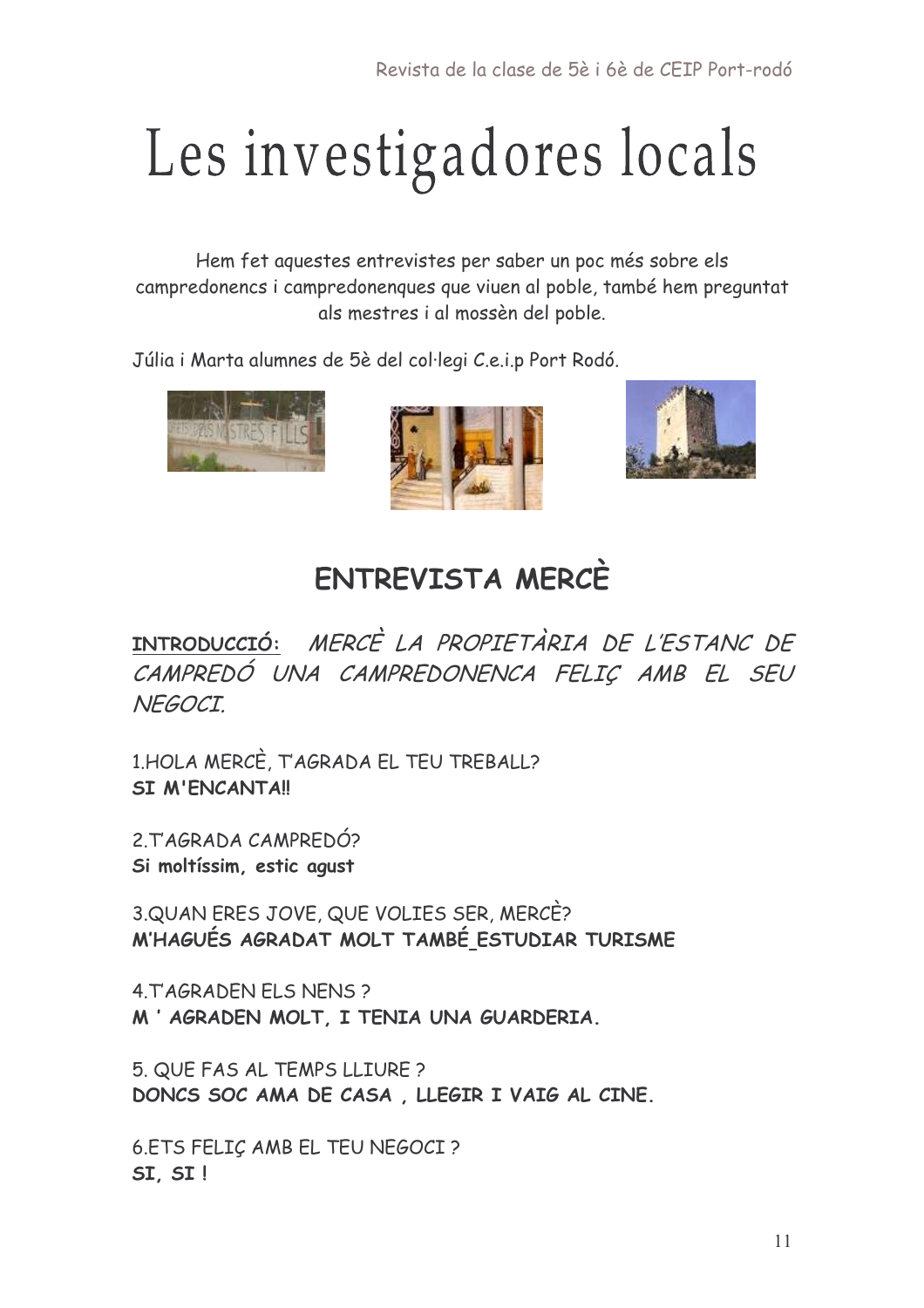### **ENTREVISTA PEPA**

INTRODUCCIÓ: PEPA ÉS UNA DONA DEL POBLE QUE VEN LLAMINADURES I CUIDA ALS JUBILATS, ON FAN ACTIVITATS COM: GIMNÀSTICA, MANUALITATS I YOGA,

1. T' AGRADA AQUEST TREBALL ? SI, SI !!

2.PER QUÈ A PARTIR D'ARA NO VENDRÀS MÉS LLAMINADURES? PERQUE M'HAN DONAT LA ORDRE DE NO VENDRE'N MÉS...

3. TAGRADA CAMPREDÓ? SI ESTIC A GUST!

4. QUAN ERES JOVE, QUE VOLIES SER? VOLIA SER PEL.LUQUERA, I M'HAURIA AGRADAT MOLT TAMBÉ SER CANGUR.

5. TAGRADEN ELS NENS? SI! HEM PASSO MOLT DE TEMPS

6. CREUS QUE A PARTIR D'ARA QUE ET TRAUEN LES LLAMINADURES INFLUIRA AMB FL TFU NFGOCI? ....CREC QUE NO

7. QUE FAS AL TEMPS LLIURE? SOC AMA DE CASA, I FAIG TOTES LES FEINES

8. ETS FELIC AMB EL TEU NEGOCI, PEPA? SI SÍ HO SÓC MOLT!!!!!!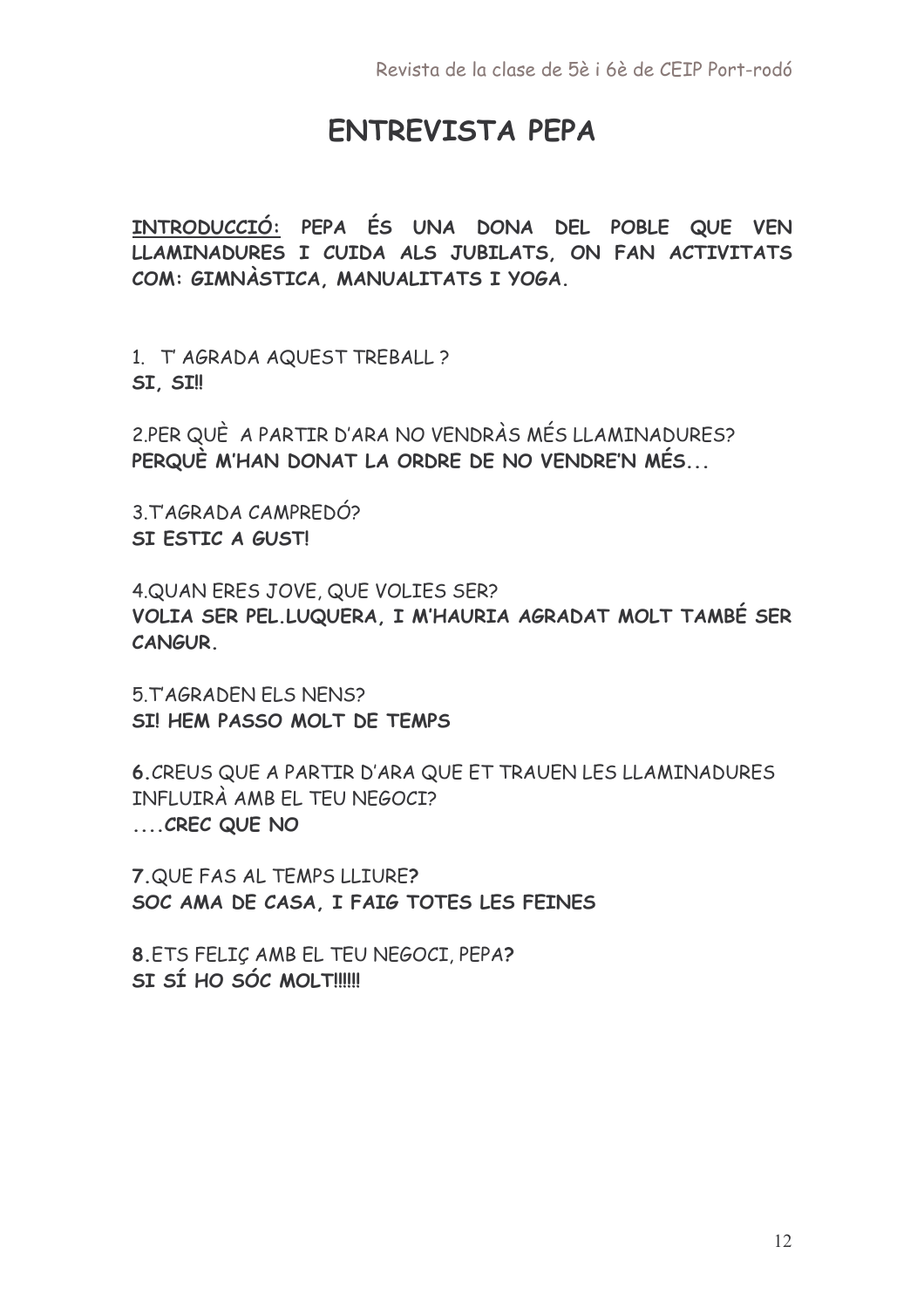### ENTREVISTA AL MOSSÈN, VÍCTOR

INTRODUCCIÓ: MOSSÈN VÍCTOR ÉS EL MOSSÈN DEL POBLE DE CAMPREDÓ. ELL ÉS UN MOSSÈN MOLT FELIC D'ESTAR A CAMPREDÓ!!

1.T' AGRADA EL POBLE I LA SEVA GENT? M'AGRADA MOLT. LA GENT ES OBERTA I ACOLLIDORA

2.TU HAS PASSAT BÉ AL NADAL-CAT? HE DISFRUTAT DE VEURE TANTS NENS PASSANT-SEU BÉ

3. TROBES QUE ELS JOVES TINDRIEN DE VINDRE MÉS A L'ESGLÈSIA? CREC QUE SI!!! AQUÍ TROBEM EL SENTIT A LA NOSTRA VIDA. **JESÚSL** 

4. TU PENSES QUE ELS JOVES D'AVUI EN DIA EREN ELS MATEIXOS QUE ABANS? SI TENEN INQUIETUDS O NEGUITS ENCARA QUE HA CANVIAT MOLT LA SOCIETAT

5.ESTÀS CONTENT AMB AQUEST TREBALL? NO ES UN TREBALL, ÉS UNA VOCACIÓ SÓC MOLT FELIC

6. QUAN ETS JOVE, VOLIES SER MOSSÈN? **SIIII** 

7 TENS ALGUN HOBBY? SI. LLEGIR LA MÚSICA I EXCURSIONS

8. TROBES QUE CAMPREDÓ TÉ FUTUR? ES UN POBLE JOVE AMB ESPECTATIVES I PROJECTES PER TANT CREC QUE SI !!!

9. QUINES SÈRIES DE LA TELEVISIÓ MIRES NORMALMENT? HO SENTO, NO MIRO CAP SÈRIE

10. TE QUEDARÀS A VIURE A CAMPREDÓ QUAN NO SIGUES MOSSEN? JO, MOSSÈN HO SÓC SEMPRE I PER AIXÓ VAIG ON EM DIUENT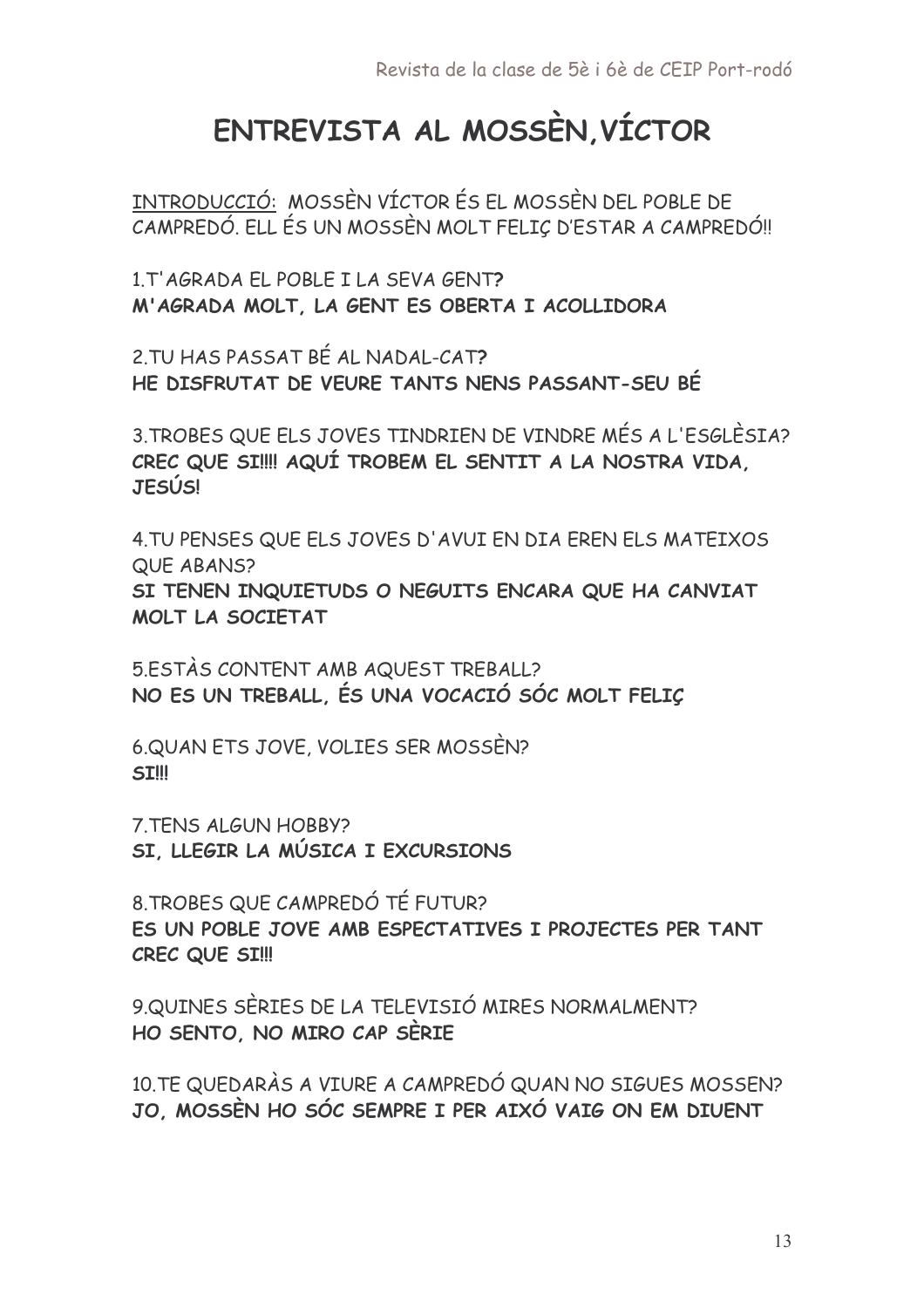11. AQUEST ESTIU FARÀS ALGUNA EXCURSIÓ ALS PORTS? SI DÉU VOL, SI!

12.ABANS QUAN ERES PETIT JA VIVIES A CAMPREDÓ, VÍCTOR? NO, VIVIA A UN POBLE QUE ES DEIA FORCALL. VOLEU QUE ALGÚN DIA FESSEM UNA EXCURSIÓ A FORCALL?

13.ES VERITAT QUE ELS MOSSENS NO PODEN TINDRE NOVIA? PERQUÈ QUAN DECIDEIXES DEDICAR LA SEVA VIDA A CRIST I COM QUE QUAN UN ES CASA JA NO VA A BUSCAR-NE UNA **ALTRA!!**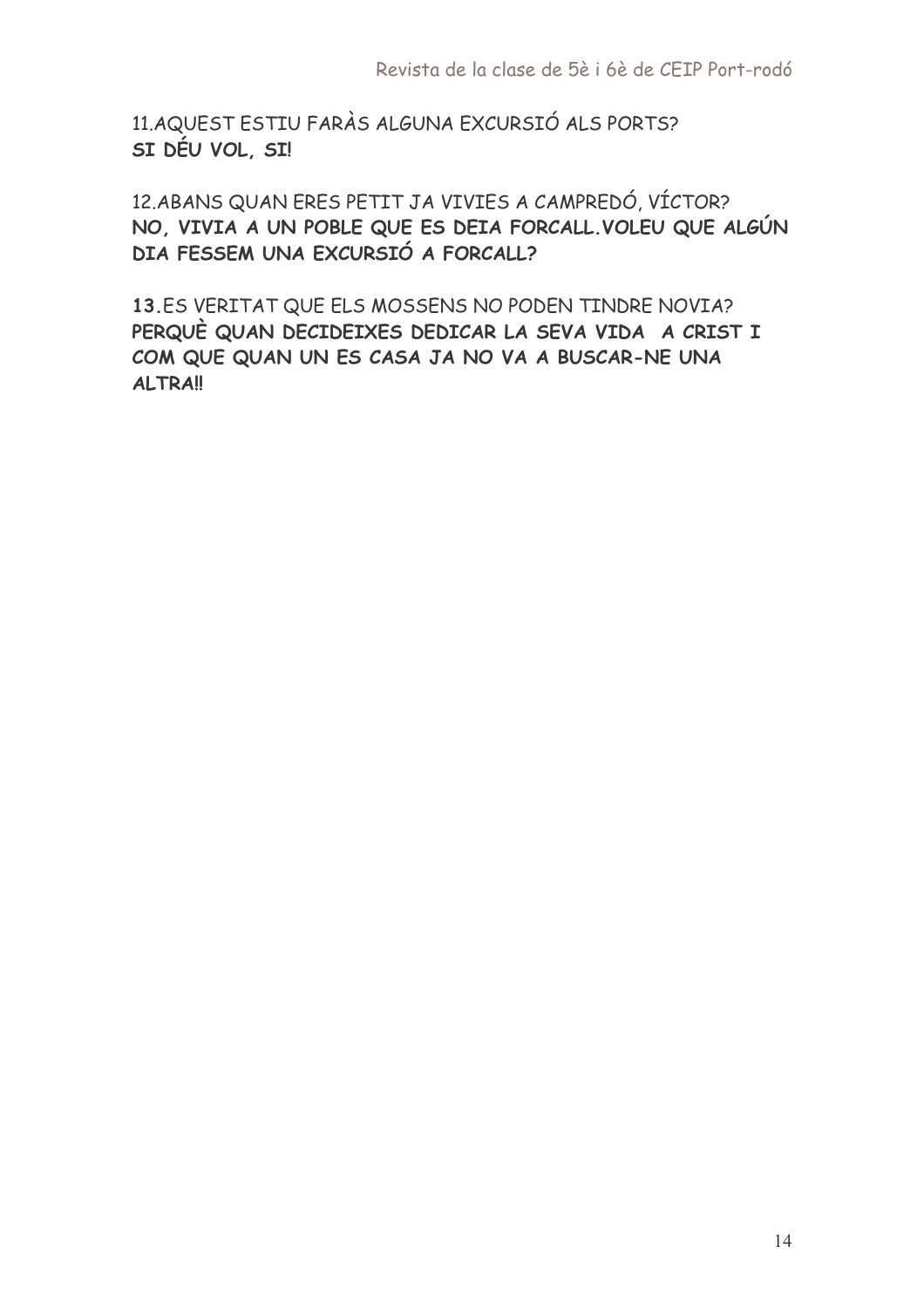### **ENTREVISTES ALS MESTRES**

## ENTREVISTA A DON JOAQUIM

1. Tagrada aguesta escola? Per què?

Si, perquè és més bonica, estem més còmodes i tenim més espai.

2. Què t'agrada dels nens?

Que poc a poc van creixent amb coneixement, respecte i entenen com funciona la nostra vida i la societat en que vivim.

3. Tagrada aguest ofici? Per que? Molt, perquè és el que vaig escollir quant era jove, perquè m'agradava i em continua agradant.

4. Quants fa que treballes de mestre? El proper setembre farà 43 anys.

5. Trobes a faltar els altres col·legis? Només em vaig estar abans de venir aquí dos anys, un a Tortosa i l'altre a *nouse* però els recordo com a centres en els que vaig començar molt jove a la vida professional.

6. Trobes a faltar els teus alumnes, quant estaves malalt? A molts alumnes els trobo a faltar no solament quan estic malalt, sinó que també els trobo a faltar quan surten de l'escola i van a un altre centre

### 7 Es difícil ser director?

Hi ha algunes vegades que fins i tot es fa pesat perquè tens que preocupar-te del funcionament del centre i fer conviure amb armonia al professorat, alumnes i pares i això algunes vegades no és gens fàcil.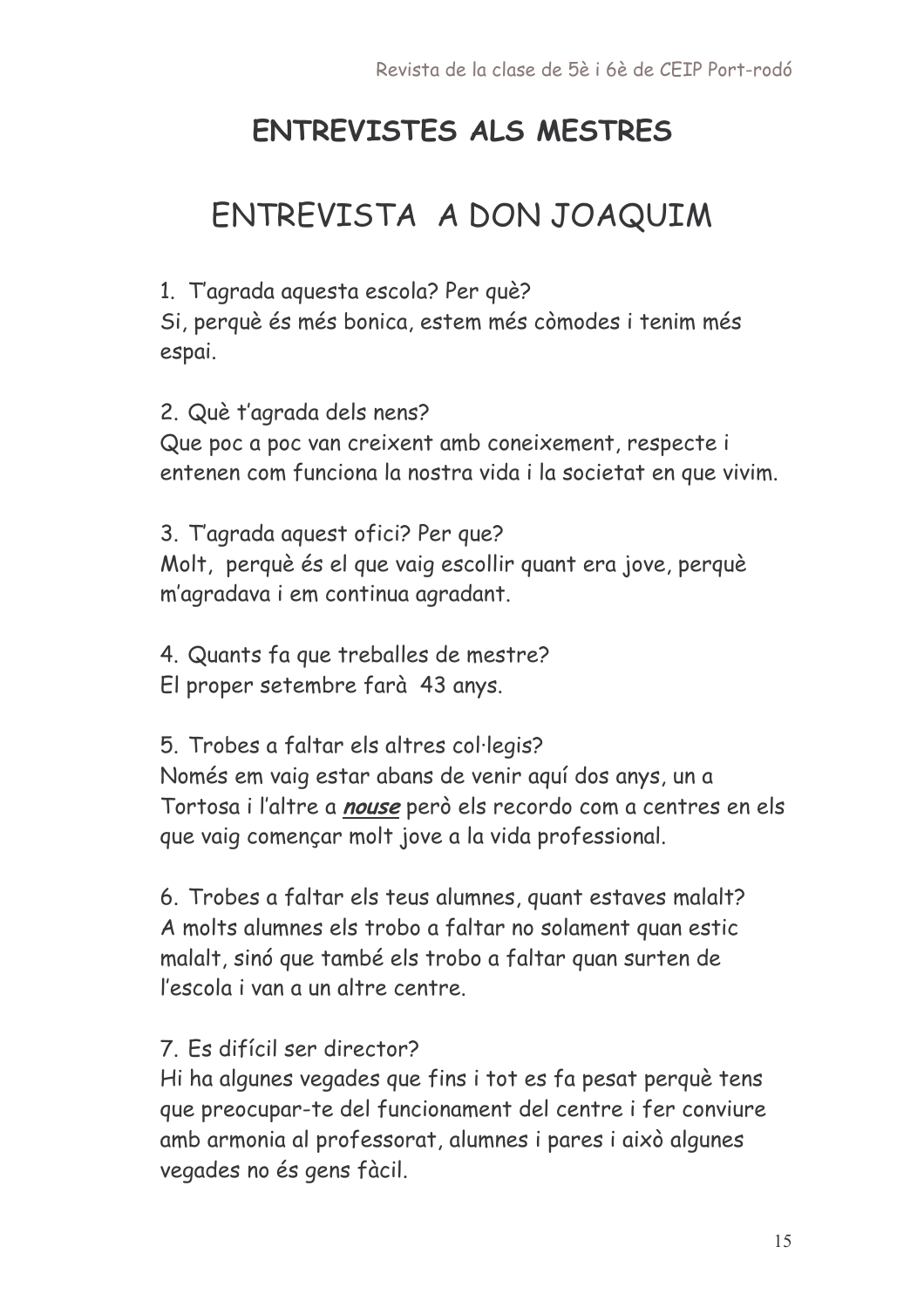8. Tens algun HOBBY?

M'agrada llegir, fer encreuats, caçar, fer espàrrecs, bolets, cargols i xerrar amb els amics.

### 9. Que faràs després de jubilar-te?

No ho se, es un tema que em preocupa perquè després de molts anys de vida laboral no sé encara com emplearé totes les hores lliures, que llavors tindré. Em plantejo tindré una molt petita parcel·la per planta tomàquets, cebes...

10. Quina és la teva assignatura preferida? Matemàtiques, socials i espanyol.

11. Tens fills? Quants? Si, un

12. T'agradaria que els teus fills treballessin del mateix que  $\epsilon$ ut

Si, sempre que li agrades.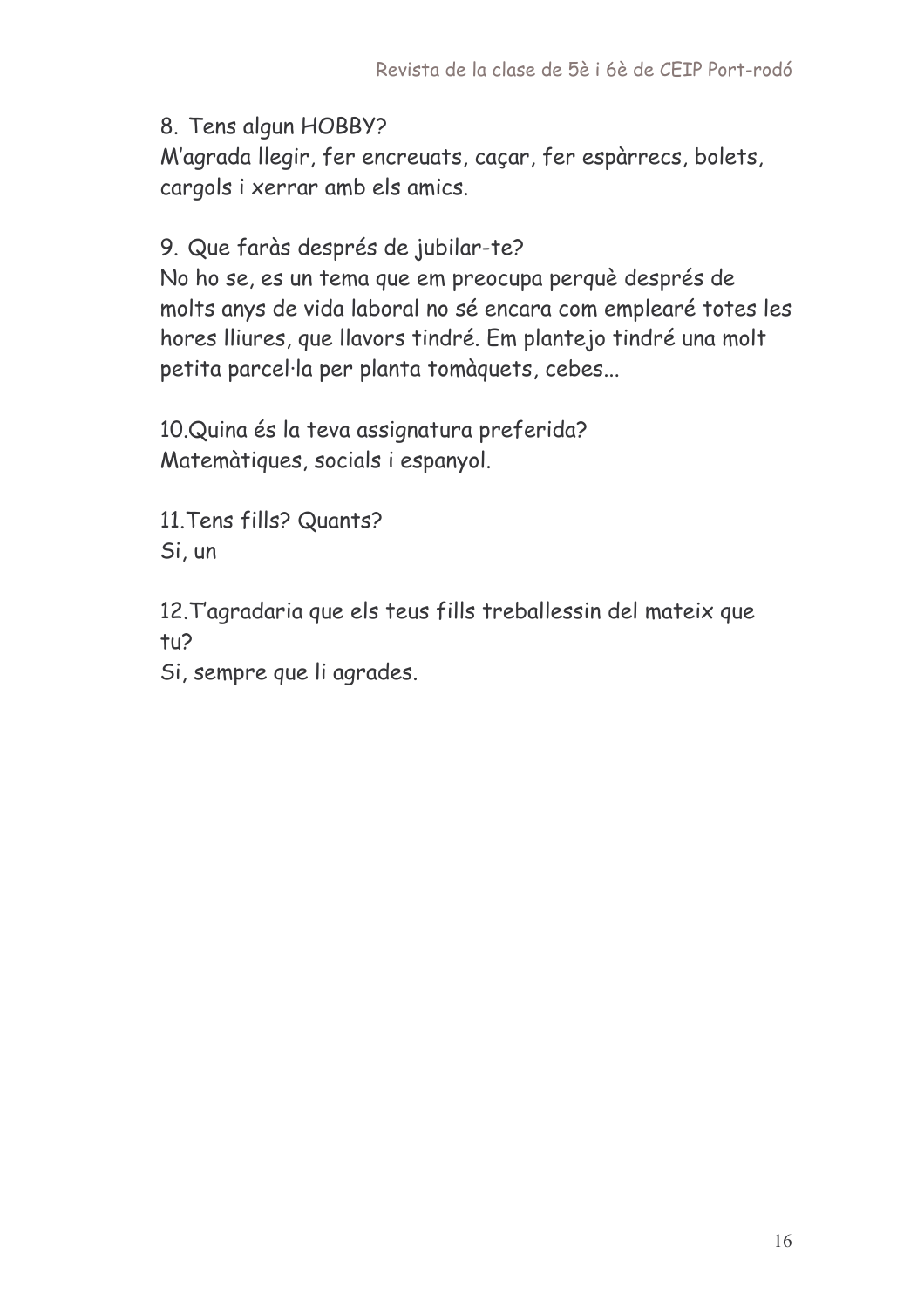## ENTREVISTA A DAVID

1. Tagrada aquesta escola? Per què? Si, si que m'agrada, perquè és una escola petita, nova i l'alumnat és molt simpàtic.

2. Trobaràs a faltar els teus alumnes quan t'en vagis? Suposo que si hem passat molt de temps junts i els he agafat carinyo.

3. Trobes que els teus alumnes són intel·ligents? Si, podrien ser-ho més, ja que són un poc malfeiners

4. Trobes que ens has ensenyat moltes coses? Ho he intentat, vos he ajudat a aprendre moltes coses.

5. Et quedaries més temps? Si, i tant

6. Tagradaria ser director? Per què? No, perquè sóc massa jove i m'agrada més estar amb els nens i nenes.

7. Fa molt de temps que treballes de mestre? No, fa 1 any i mig o 2.

8. Tens núvia? Si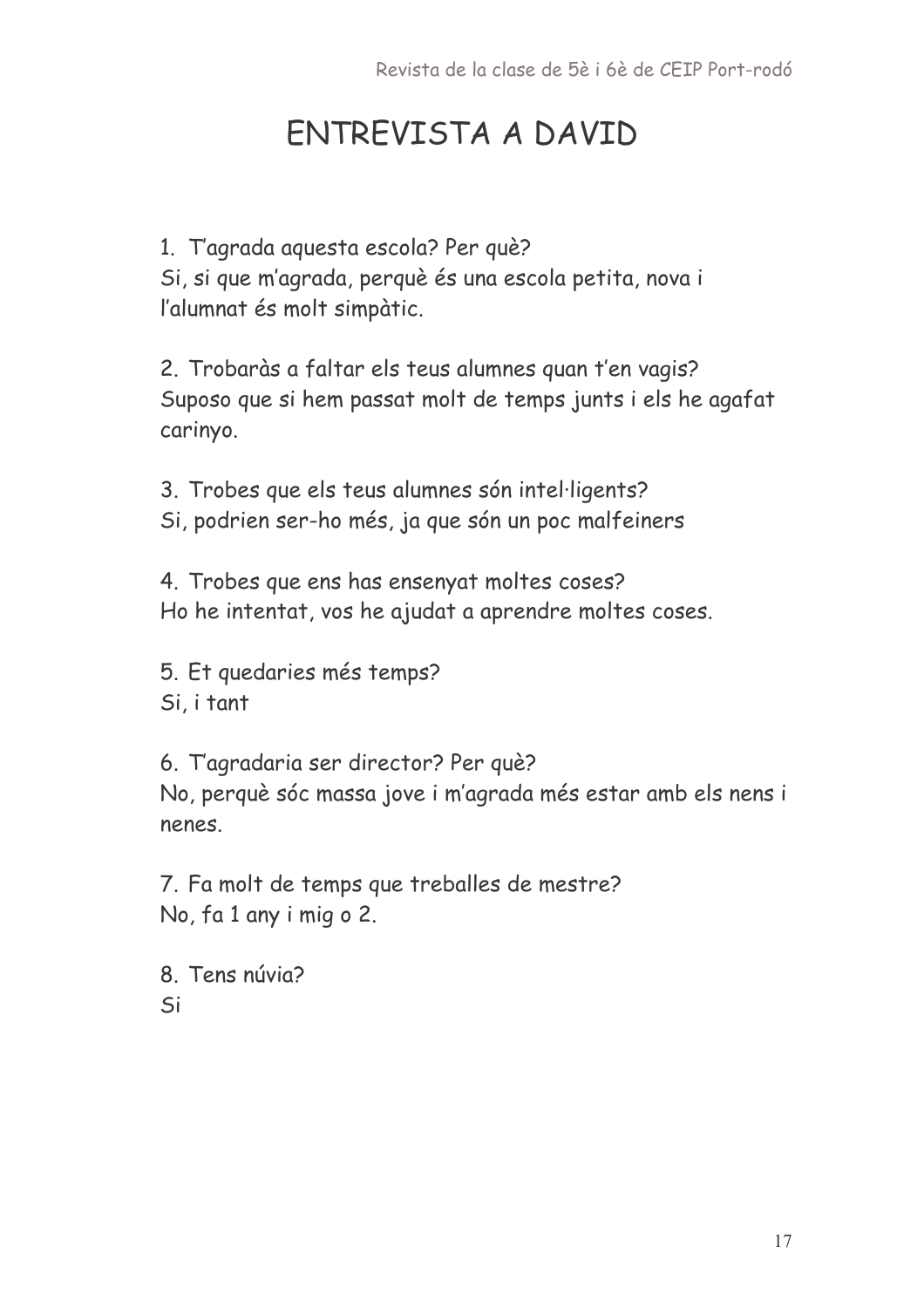| ESPORTS |  |
|---------|--|
|---------|--|

| ESPURIS                                                                                                                                                                                          |                                                                                                                                                                                                                                                                                                                                                                                                                        |  |
|--------------------------------------------------------------------------------------------------------------------------------------------------------------------------------------------------|------------------------------------------------------------------------------------------------------------------------------------------------------------------------------------------------------------------------------------------------------------------------------------------------------------------------------------------------------------------------------------------------------------------------|--|
| Al pati de l'escola                                                                                                                                                                              | U.E. Campredó                                                                                                                                                                                                                                                                                                                                                                                                          |  |
| banda del pati. Hi van jugar dos equips a tercera regional grup 23.<br>de 4 jugadors a cadascun va guanyar el Equip: U.E. Campredó<br>equip A per 6 a 3.<br>EQUIPA: Josep, Oriol, Rgeibi i Lluís | El dia 15 de gener de 2007 vuit nens Volem incloure en aquesta revista al equip de<br>del col·legi va fer un partit de rugbi, el futbol del nostre poble l'U.E. Campredó que esta<br>camp van ser dos ralles de banda afederat per la federació catalana de futbol<br>també coneguda com FCF, el nostre equip esta a<br>Camp: La forja<br>Uniforme: <i>Primera equipació:</i> samarreta roja i<br>blanc, pantaló blanc |  |
| <b>EQUIP B:</b> Denis, Jordi, Alex, Cristian                                                                                                                                                     | Segona equipació: samarreta blava i<br>groga, pantaló blau                                                                                                                                                                                                                                                                                                                                                             |  |
|                                                                                                                                                                                                  |                                                                                                                                                                                                                                                                                                                                                                                                                        |  |

F.C.Barcelona

Volem incloure també al nostre estimat F.C. Barcelona en aquesta revista perquè es un dels millors equips del món i s'ho mereix.

- Suposo que us en recordeu del que va passar el dia 17.05.2006, us posem aquest article perquè torneu a recordar aquells moments tan espectaculars:

BARÇA - ARSENAL **Final Champions League** 

-RESULTAT: FC Barcelona. 2 - Arsenal FC 1

--EQUIPS.

FC BARCELONA: Valdés; Oleguer (Belletti, min. 71), Márquez, Gio; Edmílson (niesta, min. 46), Van Bommel (Larsson, min. 61), Deco; Giuly, Eto'o y Ronaldinho. ARSENAL FC: Lehmann; Cole, Campbell, Touré, Eboué; Hleb (Reyes, min. 85), Cesc (Flamini, min. 74), Gilberto, Pires (Almunia, min. 19); Ljunberg y Henry.  $-GOLS$ 

0-1, min. 37, Campbell, 1-1, min. 76, Eto'o, 2-1, min. 80, Belletti,

### ALTRES NOTICIES DEL U.E.CAMPREDÓ:

- Didac Labornia a marxat a l'ampolla C.F i amb molta mala fortuna perguè el seu primer partit allí es va fer un esquinx al braç dret.

- El dia 20 de gener de 2007 el Campredó tenia que jugar contra el Gandesa i només es van presentar 3 jugadors i l'arbit, com diu la federació catalana de futbol el Campredó es va emporta els tres punts sense jugar el partit.

- Ja fa uns dies que van canviar l'entrenador del Campredó abans era Jose Luis Mora i ara es Mario Gutierres.

-El Campredó ara ja té entrenador de porters.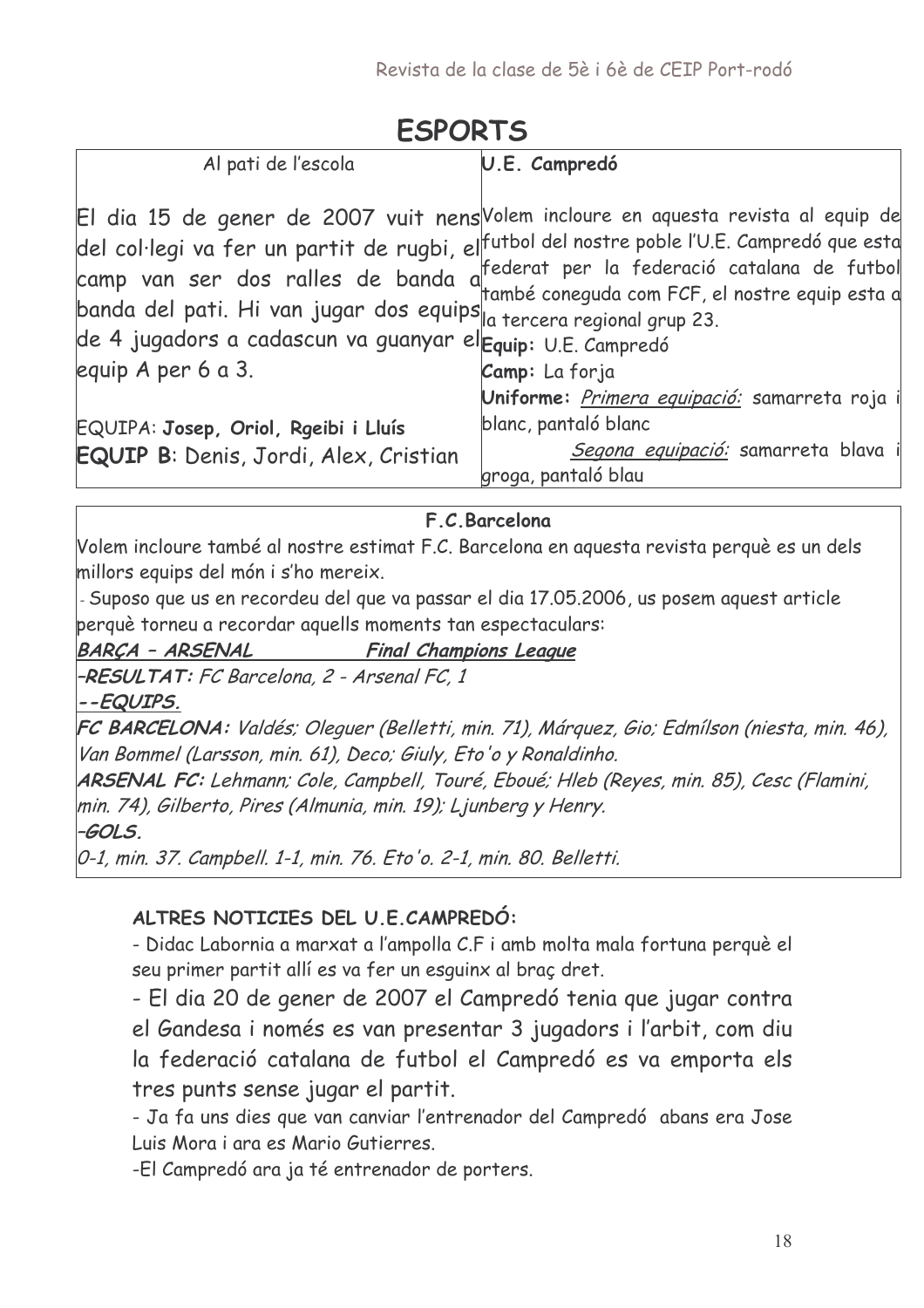#### Article escrit per Josep Castells

### Bogeria a València en l'estrena d'Alonso

Abans del descobriment del monoplaça i els nous colors de l'equip de Ron Dennis, Alonso, De la Rosa i el britànic Lewis Hamilton, primer pilot negre al Mundial de F-1, vam rodar amb cotxes de l'any passat per un circuit urbà que sortia de la Ciutat de les Arts i les ciències. Unes 200.000 persones, entre les quals els pesos pesats de la política local, es van aplegar durant el recorregut, abans que la festa continués amb una representació del Cirque du Soleil, un concert la violinista Vanesa Mae i una mascletà al més per estil de les Falles. Va ser una espectacular posada en escena perquè València pogués demostrar que pot assumir un nou circuit per a la F-1 tot i els 45 milions gastats al de Xest.



Article escrit per Ariadna Paga